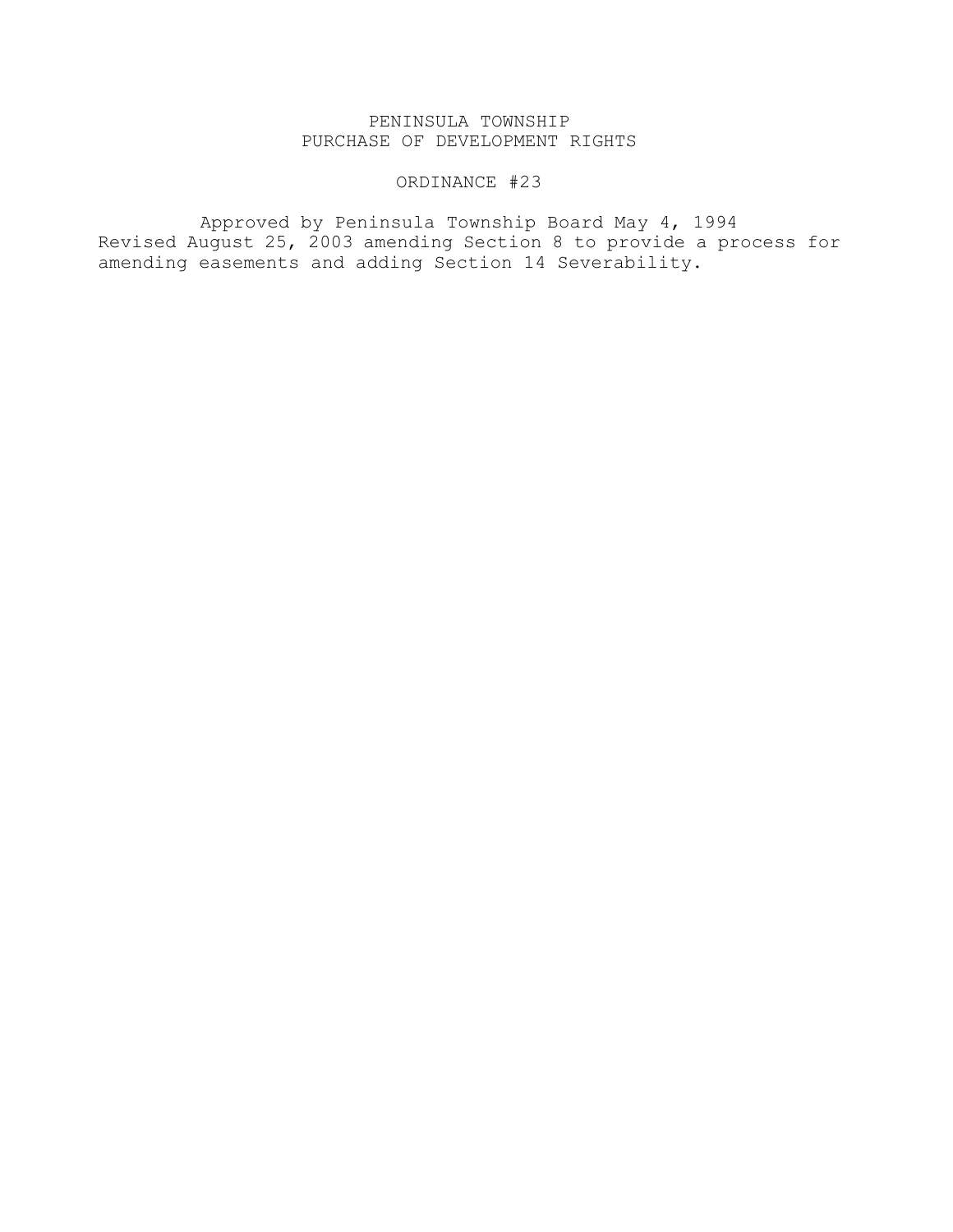# Contents

| SECTION 1   | Findings and Declaration of Purpose<br>.                                                                                                                                                                                                      | 1             |
|-------------|-----------------------------------------------------------------------------------------------------------------------------------------------------------------------------------------------------------------------------------------------|---------------|
| SECTION 2   | Definitions                                                                                                                                                                                                                                   | $\mathcal{S}$ |
| SECTION 3   | Authorization<br>$\mathbf{1}$ $\mathbf{1}$ $\mathbf{1}$<br>$\cdot$                                                                                                                                                                            | 4             |
| SECTION 4   | Retained Residential Development Rights                                                                                                                                                                                                       | 5             |
| SECTION 5   | Eligible Lands and Priority of Acquisition                                                                                                                                                                                                    | 5             |
| SECTION 6   | Selection Committee                                                                                                                                                                                                                           | 7             |
| SECTION 7   | Selection                                                                                                                                                                                                                                     | 7             |
| SECTION 8A. | Duration of Acquired Interests and Relinquishment                                                                                                                                                                                             | of            |
|             | Any Interest.                                                                                                                                                                                                                                 | 10            |
|             | SECTION 8B. Amendment of Conservation Easement                                                                                                                                                                                                | 10            |
| SECTION 9   | Related Costs                                                                                                                                                                                                                                 | 13            |
| SECTION 10  | Supplemental Funds                                                                                                                                                                                                                            | 13            |
| SECTION 11  | Township Purpose                                                                                                                                                                                                                              | 14            |
| SECTION 12  | Development Rights Acquisition Fund                                                                                                                                                                                                           | 14            |
| SECTION 13  | Development Rights Enforcement Fund                                                                                                                                                                                                           | 14            |
| SECTION 14  | SEVERABILITY<br>. The contract of the contract of the contract of the contract of the contract of the contract of the contract of the contract of the contract of the contract of the contract of the contract of the contract of the contrac | 14            |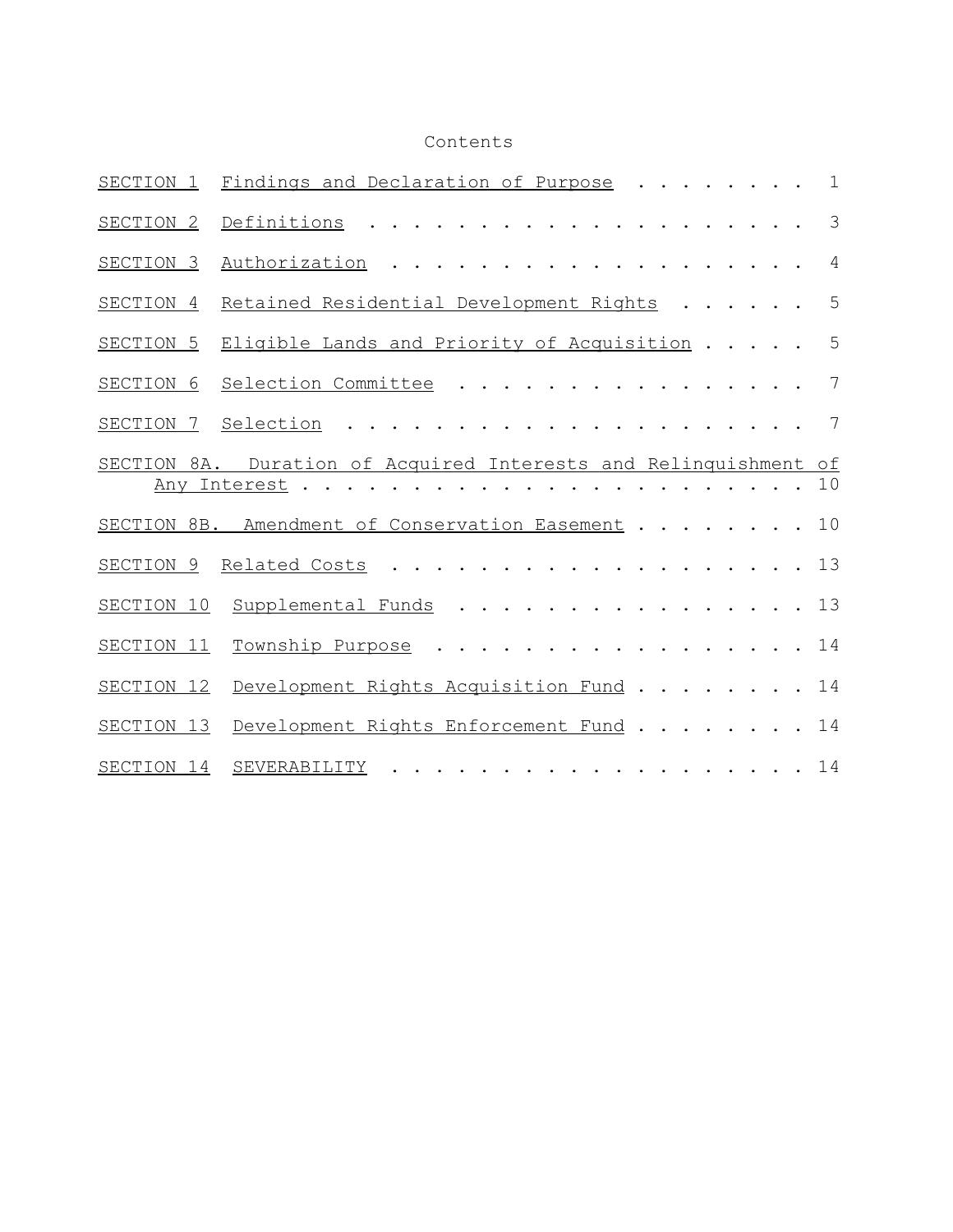### ORDINANCE NO.23

AN ORDINANCE relating to the acquisition of voluntarily offered interests in Farmland and Open Space Land in Peninsula Township: calling an election by the voters of the Township on August 2, 1994, to authorize the cash purchase and/or installment purchase contracts under Act 99 of 1933 and for the purpose of providing funds for such acquisition. The principal and interest on such contracts shall be payable out of annual tax levies to be made upon all of the taxable property within the Township in excess of constitutional and statutory limits and from any other money which may become legally available and used for such purposes.

BE IT ORDAINED BY THE PENINSULA TOWNSHIP BOARD:

# SECTION 1 Findings and Declaration of Purpose

The Township Board finds that:

(1) Peninsula Township is a desirable place to live and visit because of its panoramic views of agricultural acreage interspersed with stands of trees, open fields and rolling terrain. The framing of many of these views with the sight of clean, open bay<br>waters, creates a spectacularly spacious effect. The views, waters, creates a spectacularly spacious effect. agriculture and open spaces, woodlands, wetlands and dark night sky are all considered valuable natural and aesthetic resources which should be protected.

 (2) The climate, significant changes in elevation and proximity to water make this a unique area where certain crops can be grown as well as or better than anywhere else. These resources not only include more than seven thousand acres of land suitable for farming they also include other woodland, wetlands and open lands adjacent to these farmlands. Such lands provide unique, aesthetic and economic benefits to the citizens of the Township and are an important part of the Township's heritage. However, Peninsula Township is experiencing substantial development pressure because of its location adjacent to Traverse City. The same characteristics which have made this area so desirable for fruit production also make it attractive for residential sites.

(3) The agricultural industry in Peninsula Township provides the opportunity to harvest locally grown fruit and vegetables to sell at roadside stands and other local outlets in the Township. Land suitable for farming is an irreplaceable natural resource with soil and topographic characteristics that have been enhanced by generations of agricultural use. When such land is converted to residential or other urban uses which do not require those special characteristics, an important community resource is permanently lost to the citizens of Peninsula Township.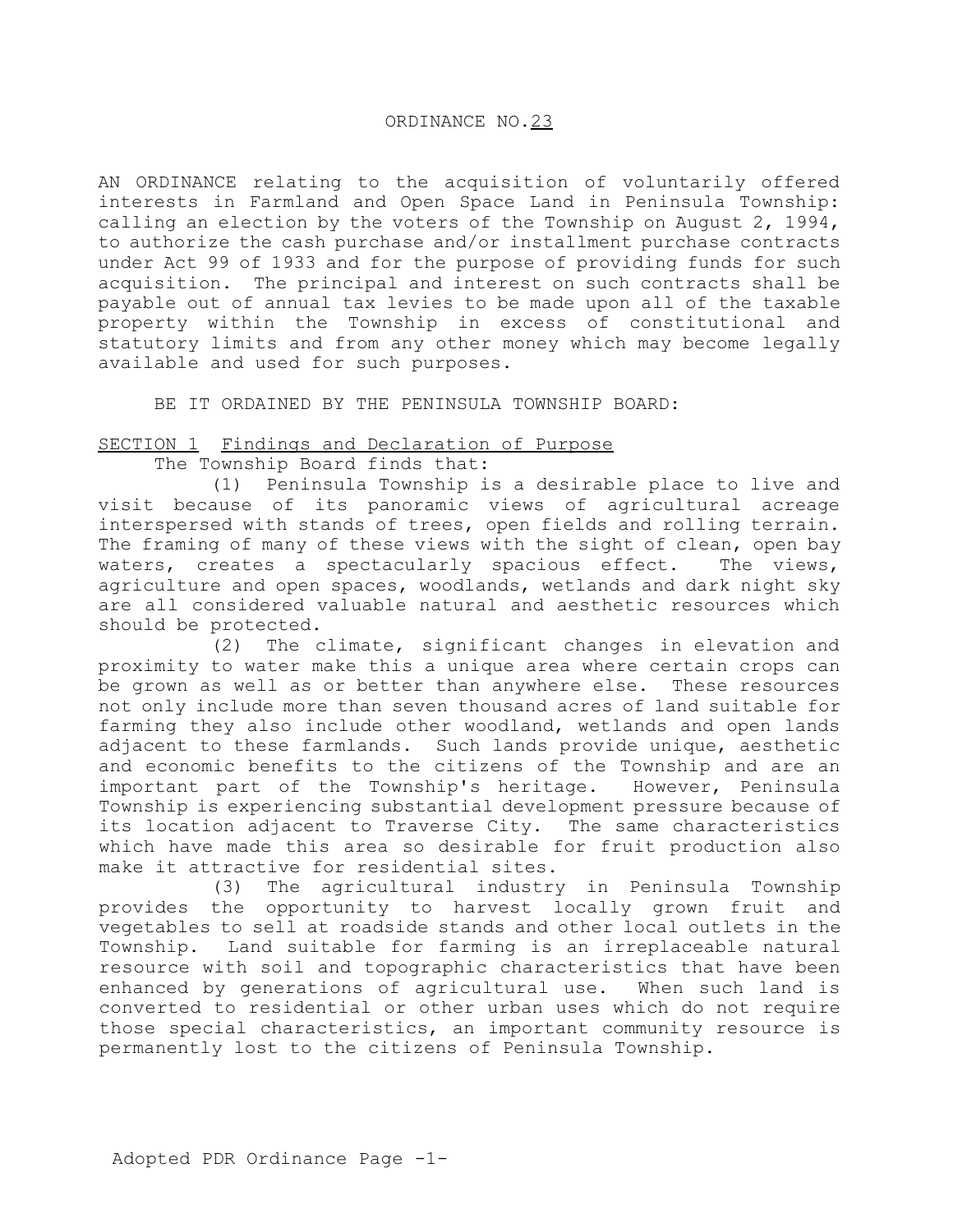(4) It is the policy of the State of Michigan and Peninsula Township to protect, preserve and enhance agricultural and open space lands as evidenced by the Peninsula Township Comprehensive Plan including open space policies, the Farmland and Open Space Preservation Act of 1974 (P. A. 116), the Historic and Conservation Easement Act and the Township Ordinances regulating land use by zoning and subdivision control. However, these policies and regulations, by themselves, have not been effective in providing long-term protection of farmland, shoreline and open space lands under the pressure of increasing urban development.

(5) Agriculture on Old Mission Peninsula is predominantly fruit production; the majority of the nation's tart cherries are grown within this region. Of the 17,000 acres of land in Peninsula Township, there are currently 12,000 acres in the Agricultural District of which some 7,000 acres provide the basis for the township's currently active agricultural enterprises.

(6) Generally, Farmland and Open Space Lands which are close to urban centers have a greater market value for future urban development than their market value for farming or open space, and prime fruit land has the same features of high elevations and proximity to water that are components of desirable residential areas. This fact encourages the speculative purchase of these lands at high prices for future development, regardless of the current zoning of such lands. Farmland which has a market value greater than its agricultural value does not attract sustained agricultural investment and eventually this land is sold by farmers and removed from agricultural uses.

(7) The permanent acquisition by the Township of voluntarily offered interests in Farmland and Open Space Lands within the Township, as provided in this Ordinance and as authorized by the Constitution and statutes of the State of Michigan, will permit these lands to remain in farmland and open space in a developing urban area and provide long-term protection for the public interests which are served by Farmlands and Open Space Lands within the Township.

(8) Properties on which the Township has purchased the Development Rights should remain substantially undeveloped in order to promote their "Agricultural Use".

(9) The acquisition of interests in Farmland and Open Space Lands as provided in this Ordinance is a public purpose of Peninsula Township and financing such acquisition requires that the Township enter into purchases or installment purchases not to exceed statutory limits.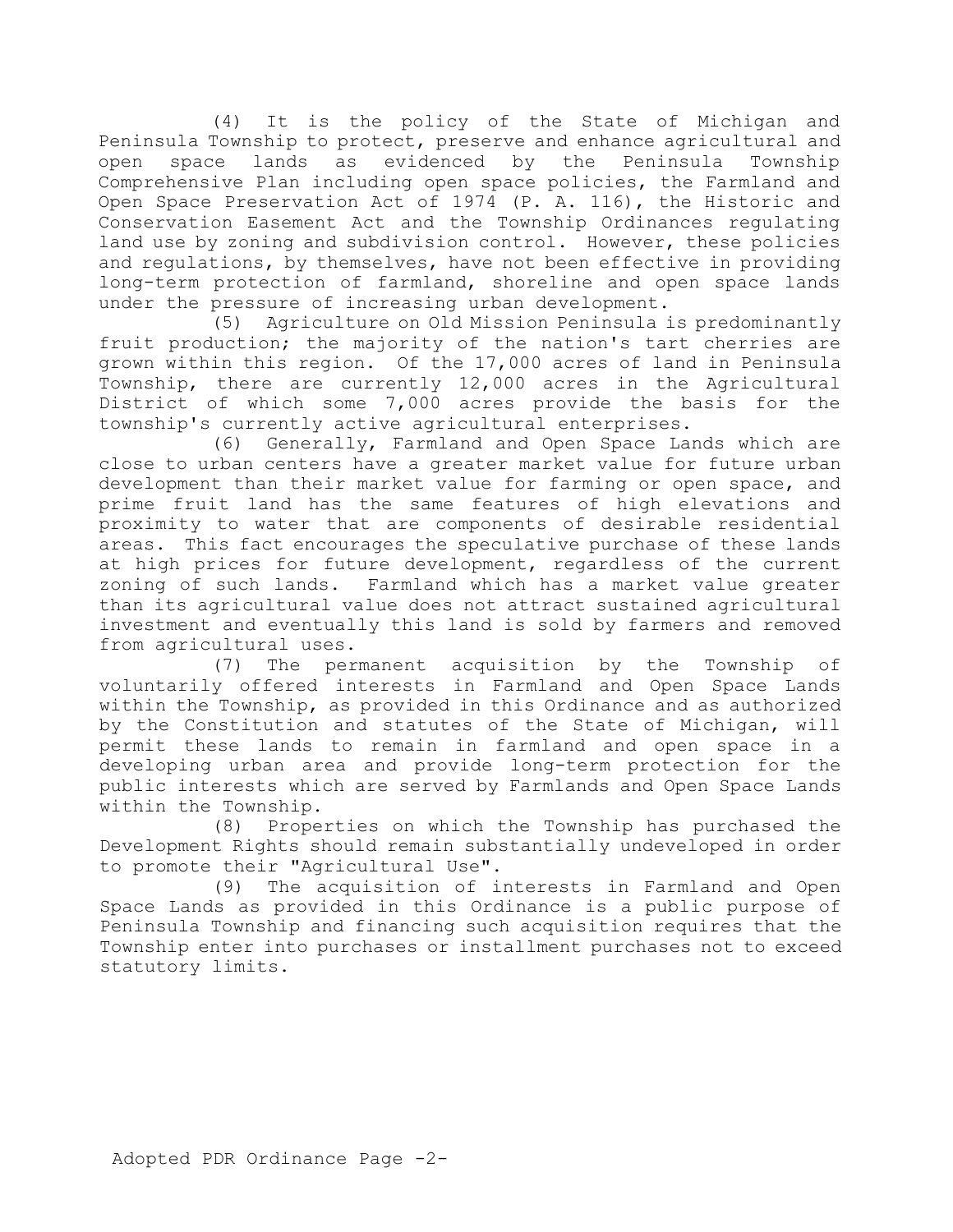SECTION 2 Definitions

(1) "Agricultural Use" means substantially undeveloped land devoted to the production of plants and animals useful to man, including fruits; grapes; nuts; vegetables; green house plants; Christmas trees; forages and sod crops; grains and feed crops; dairy and dairy products; livestock, including breeding and grazing; and other similar uses and activities.

(2) "Agricultural Rights" means an interest in and the right to use and possess land for purposes and activities related to open space, horticultural and other agricultural uses.

(3) "Appendix A" of this Ordinance means the maps which describe designated areas of Eligible Lands for purposes of priority of acquisition as provided in this Ordinance. Official large scale maps describing such areas in detail are hereby filed with the Peninsula Township Clerk and incorporated herein by this reference. Smaller scale maps generally illustrating such areas are appended to this Ordinance for more readily accessible public reference.

(4) "Chairperson" means the member of the Selection Committee who is elected Chairperson by the Selection Committee.

(5) "Development" means an activity which materially alters or affects the existing conditions or use of any land.

(6) "Development Rights" means an interest in and the right to use and subdivide land for any and all residential, commercial and industrial purposes and activities which are not incident to agriculture and open space.

(7) "Development Rights Easement" means a grant, by an instrument, whereby the owner relinquishes to the public in perpetuity, the right to develop the land as may be expressly reserved in the instrument, and which contains a covenant running with the land, not to develop, except as this right is expressly reserved in the instrument.

(8) "Eligible Land" means Farmland and Open Space Land for which the purchase of "Development Rights Easements" with tax funds are authorized pursuant to this Ordinance.

(9) "Farmland and Open Space Land" means those lands shown in the Township Master Plan as an Agricultural Preserve Area as adopted and amended from time to time by the Peninsula Township Planning Commission.

(10) "Full Ownership" means fee simple ownership.

(11) "Governmental Agency" means the United States or any agency thereof, the State of Michigan or any agency thereof, any Township, City or municipal corporation.

(12) "Owner" means the party or parties having the fee simple interest, a real estate contract vendor's or vendee's interest, or a mortgagor's or mortgagee's interest in land.

(13) "Parcel" means contiguous property under one ownership that is included in an application.

(14) "Permitted Use" means any use contained within a development rights easement essential to the farming operation or which does not alter the open space character of the land.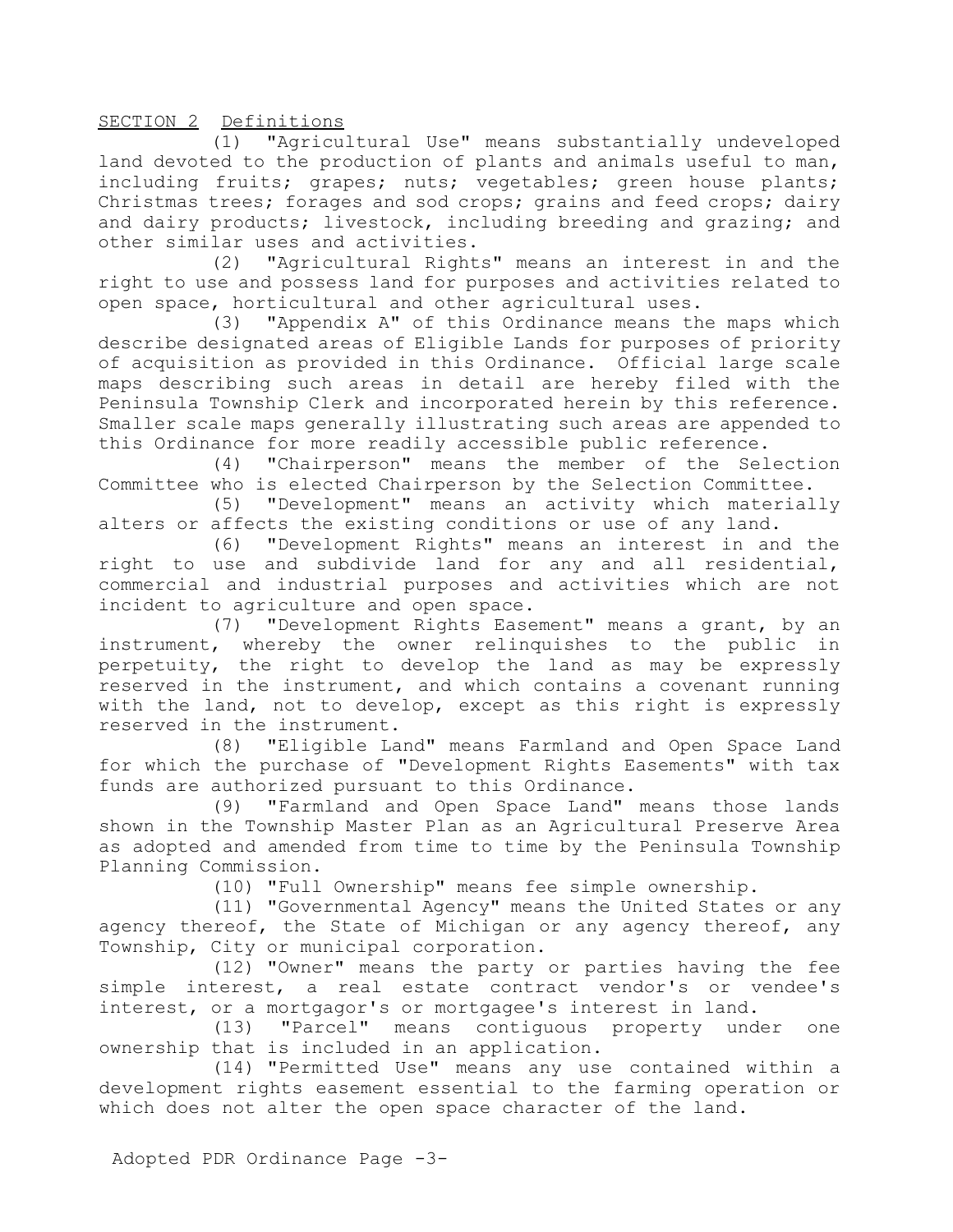(15) "Selection Committee" means the Committee formed pursuant to Section 6 of this Ordinance to advise the Township Board in the selection of Eligible Lands for purchase.

(16) "Substantially Undeveloped Land" means land on which there is no more than 1 residential dwelling unit (exclusive of migrant housing units) for each 20 acres of land.

(17) "Supervisor" means the Peninsula Township Supervisor.

(18) "Township Board" means the Peninsula Township Board.

(19) "Value of Development Rights" means the difference between the fair market value of Full Ownership of the land (excluding the buildings thereon) and the fair market value of the Agricultural Rights plus any Residential Development Rights to be retained by the owner.

### SECTION 3 Authorization

(1) The Township Board is hereby authorized to expend tax revenues to acquire property interests in the Farmlands and Open Space Lands described and prioritized in Section 5 of this Ordinance. The property interest acquired may be either the Development Rights, or any lesser interest, easement, covenant or other contractual right. Such acquisition may be accomplished by purchase, gift, grant, bequest, devise, covenant or contract but only at a price which is equal to or less than the appraised value determined as provided in this Ordinance. The collected tax revenues shall be used to acquire such property interests only upon application of the Owner and in a strictly voluntary manner.

(2) The Township is authorized to enter into cash purchase and/or installment purchase contracts consistent with applicable law. When installment purchases are made, the Township is authorized to pay interest on the declining unpaid principal balance at a legal rate of interest consistent with prevailing market conditions at the time of execution of the installment contract and adjusted for the tax-exempt status of such interest.

(3) The Township Board is further authorized to contract with other parties, for example American Farmland Trust, to participate jointly in the acquisition of interests in Eligible Lands.

(4) The Township shall contract with a recognized and legally established non-profit land conservancy or other experienced and qualified individual that would share in the process of negotiating easements and establishing both the baseline studies and the procedures for monitoring of any conservation easements acquired under this Ordinance and would be done in accordance with "The Standards and Practices Guidebook" issued in 1989 by the Land Trust Alliance.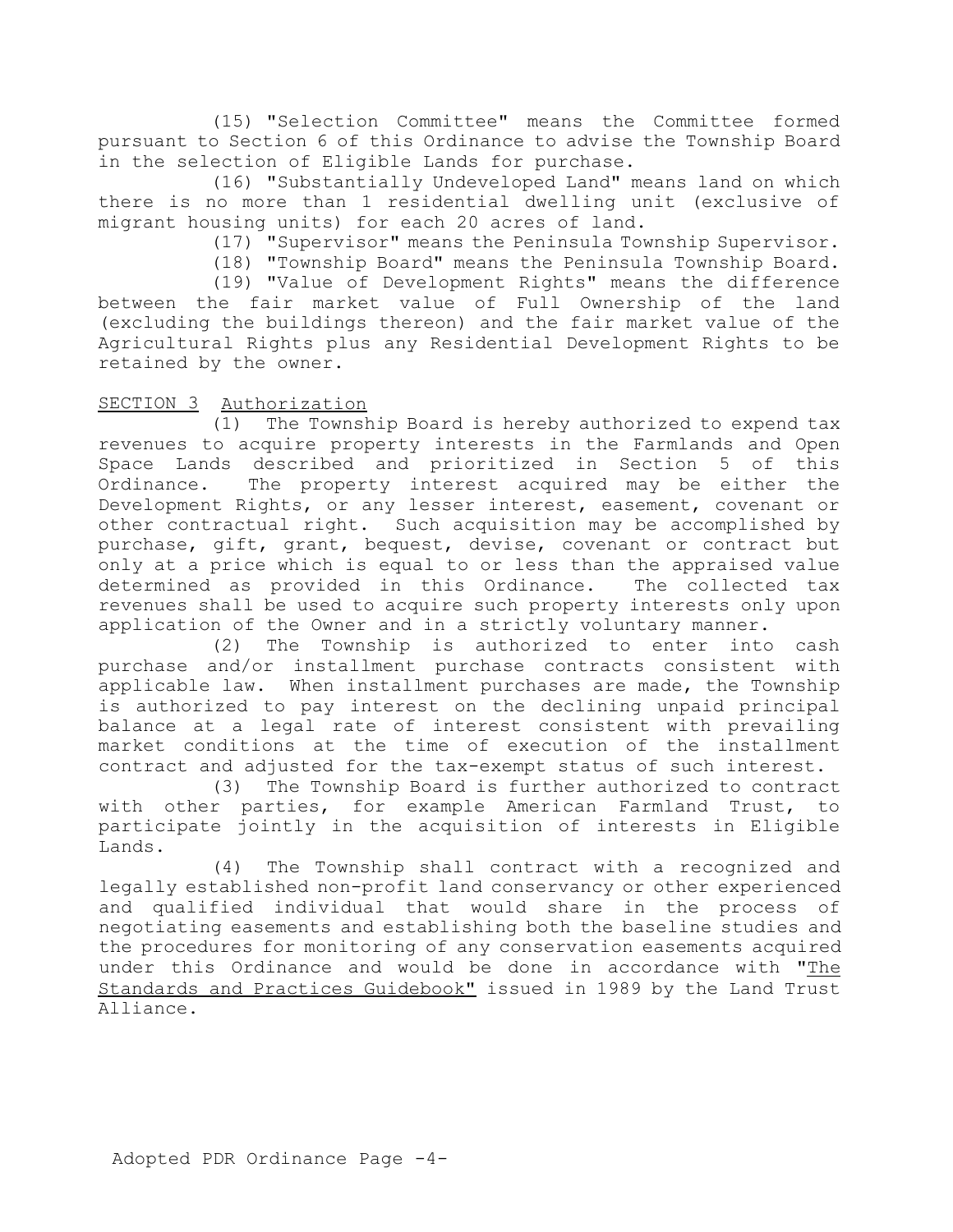(5) Interest which the Township owns in property other than Eligible Lands may be exchanged for property interests in Eligible Lands on an equivalent appraised value basis. If the property interest exchanged is not exactly equal in appraised value, cash payments may be made to provide net equivalent value in the exchange.

(6) The Township Board shall budget on an annual basis for monitoring of all Development Rights Easements purchased under the authority of this Ordinance (Not to exceed \$1000.00 annually from General Fund Money).

### SECTION 4 Retained Residential Development Rights

(1) To promote the "Agricultural Use" of properties on which the Township has purchased the Development Rights, it has been determined that such properties should remain substantially undeveloped.

(2) It is in the best interest of property owners and of the Program to Purchase Development Rights that property owners retain some residential development rights so long as the land remains substantially undeveloped. When property owners retain some development rights their land value remains higher than it would be if they sold all their Development Rights and the value of the Development Rights to be purchased is correspondingly reduced.

(3) Applications for the sale of Development Rights may include a provision to retain the right to build residential dwellings (Residential Development Rights), provided, that no retained residential development rights would result in more than one dwelling unit per twenty (20) acres of land (exclusive of approved migrant housing units). This is not to preclude the sale of all the remaining Development Rights on a property that has existing dwelling units in excess of one dwelling unit per twenty acres of land.

(4) The building locations for retained Residential Development Rights may be restricted in the negotiated "Development Rights Easement" in order to protect Scenic Views identified in the Township Comprehensive Plan.

### SECTION 5 Eligible Lands and Priority of Acquisition

The tax revenues shall be used to purchase property interests in the following lands in the following order of their priority subject to the provisions of Section 7.

# Primary Criteria that all properties must meet:

Voluntary application by the property owner and included in the Agriculture Preservation Area Map adopted by the Peninsula Township Planning Commission as it may from time to time be amended.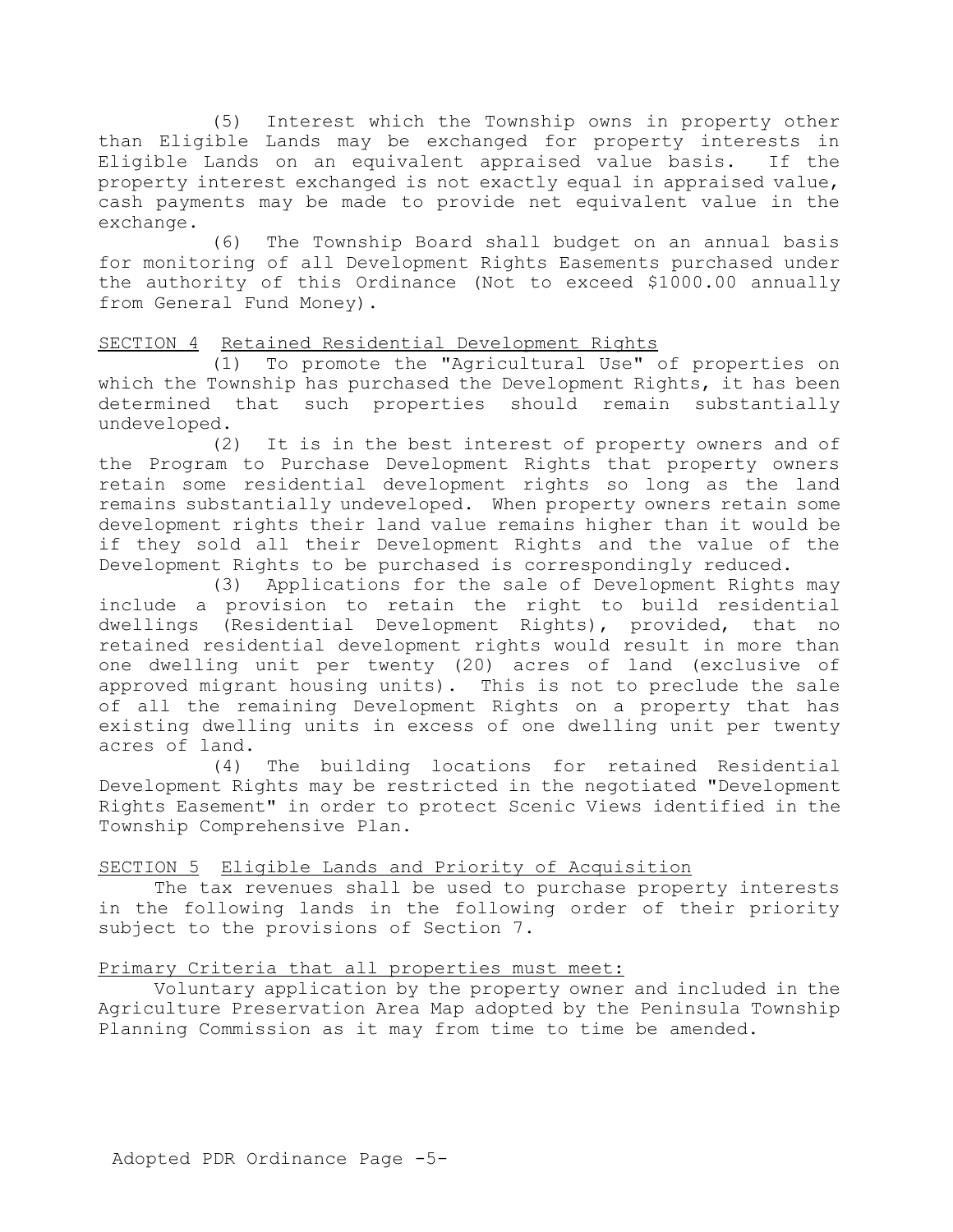Criteria for Selection Within Same Priority.

The following criteria shall be used in determining which offers to accept in the event that funds are not adequate in any Selection Round to purchase Development Rights on all Eligible Lands of equal priority for which valid offers have been received by the Township:

Cumulative Points

- 21-30 1. Parcel by class is shown on Prime Scenic View Map adopted by the Peninsula Township Planning Commission.
	- a. Class I  $-$  (30)
	- b. Class II  $-$  (27)
	- c. Class III  $-$  (24)
	- d. Class IV  $(21)$
- 20-30 2. Parcels with percentages of green and/or yellow rated sites as shown on the Red Tart Cherry Site Inventory for Grand Traverse County published by the Soil Conservation Service.
	- a.  $90 \text{ %} or more$   $(30)$
	- b.  $50\%$  to  $89.9\%$   $(25)$
	- c.  $30\%$  to  $49.9\%$   $(20)$
- 10 3. Contiguous with other properties currently being farmed.
- 10 4. Parcel which is greater than 10 acres and is adjacent to agricultural lands that are permanently preserved or on which Development Rights have been offered for sale.
- 5 5. Parcels offered for development rights purchase that are 10 acres or more in size.
- 5 6. Parcels which are less than 10 acres in size and adjacent to agricultural lands that are permanently preserved or on which Development Rights have been offered for sale.

Up to 25 points for Physical Characteristics based on PROFESSIONALLY or the control control control to the control of the control of the control of the control of the control of the control of the control of the control of the control of the control of the control of the control of the cont

|              |                |                |              |  |                  |                             |  |                                  |  | QUALIFILD SITE analysis to be used when other point totals are equ |  |  |
|--------------|----------------|----------------|--------------|--|------------------|-----------------------------|--|----------------------------------|--|--------------------------------------------------------------------|--|--|
|              | (Tie Breaker). |                |              |  |                  |                             |  |                                  |  |                                                                    |  |  |
| (25)         | 7.             |                |              |  |                  | Physical Characteristics    |  |                                  |  |                                                                    |  |  |
|              | a.             |                | Soil Factors |  |                  |                             |  |                                  |  |                                                                    |  |  |
|              |                | (1)<br>Texture |              |  |                  |                             |  |                                  |  |                                                                    |  |  |
|              |                |                |              |  |                  | (a) Coarse loamy sand       |  |                                  |  |                                                                    |  |  |
| $\mathbf{1}$ |                |                |              |  |                  | (b) Fine loamy sand         |  |                                  |  |                                                                    |  |  |
|              |                |                | (2) Drainage |  |                  |                             |  |                                  |  |                                                                    |  |  |
| 2            |                |                |              |  | (a) Well drained |                             |  |                                  |  |                                                                    |  |  |
| $\mathbf 1$  |                |                |              |  |                  | (b) Moderately well drained |  |                                  |  |                                                                    |  |  |
|              |                | (3)            |              |  |                  | Depth/rooting restrictions  |  |                                  |  |                                                                    |  |  |
|              |                |                |              |  |                  |                             |  | (a) No restrictions to 48 inches |  |                                                                    |  |  |
|              |                |                | (d)          |  |                  | Coarse fragments            |  |                                  |  |                                                                    |  |  |
|              |                |                |              |  |                  |                             |  |                                  |  |                                                                    |  |  |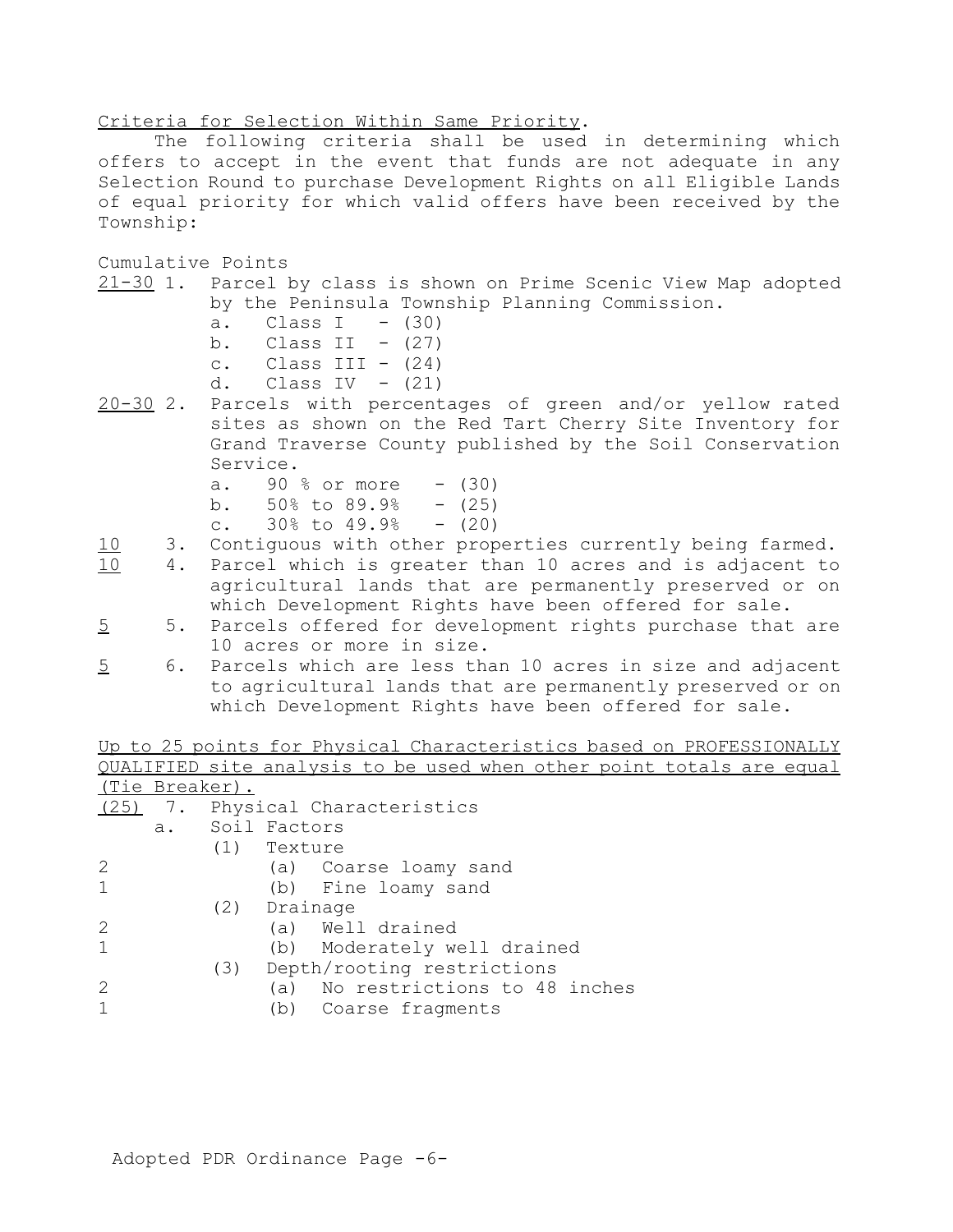- b. Physiographic Factors
	- (1) Slope
- 2 (a) 2-12%
- 1 (b) 0-2%
- (2) Elevation
- 2 (a) Minimum 640 feet above sea level.
	- (3) Air Drainage
- 
- 2 (a) Uninterrupted airflow to major air storage basin.
- 1 (b) Minor obstruction of air flow to major air storage basin.

# SECTION 6 Selection Committee

(1) A seven-member Selection Committee shall be appointed by the Township Board within ninety (90) days following the approval of the Millage by the voters. The Selection Committee shall advise the Township Board in the selection of Eligible Lands on which Development Rights are offered for acquisition by their owners. Selection Committee recommendations for the selection of Eligible Lands shall be made by a majority of its members.

(2) The Selection Committee shall consist of residents and/or property owners of the Township chosen to provide equitable representation of geographical and agricultural interests. The Township Board may appoint ex-officio members.

(3) The Selection Committee may consult experts as it may desire and the Township Board may appropriate funds for that purpose.

 (4) Members shall serve three-year terms, except that the initial term of three members shall be two years and terms of four members shall be three years. Members may be removed by the Township Board for good cause as determined by the Township Board. Members shall not be compensated for their services but shall be reimbursed for expenses actually incurred in the performance of their duties. Members may be reappointed to successive terms but the Selection Committee shall be terminated when the proceeds of the Millage vote have been spent and in any event no later than eight years after the Millage election.

(5) No member shall vote on the selection of individual parcels in which they have an interest or on individual parcels adjacent to property in which they have an interest.

# SECTION 7 Selection

Beginning in the first year following the Millage election and continuing at least once a year until all proceeds of the Millage election have been expended, the Township Board shall conduct a voluntary property selection process (herein called "Selection Round") generally as follows: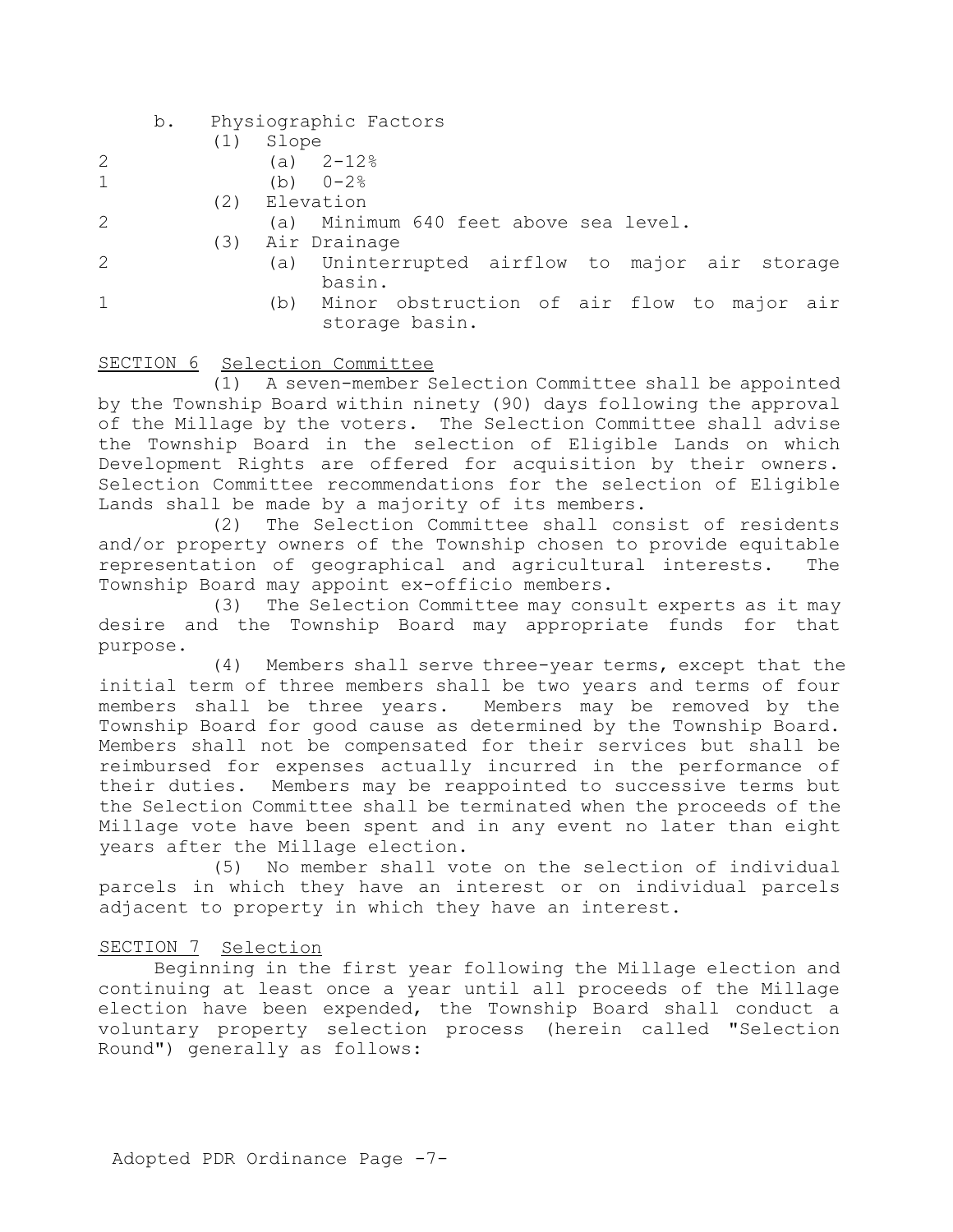(1) In each Selection Round the Development Rights on all Eligible Land properties offered shall be eligible for purchase. In all Selection Rounds properties of higher priority shall be purchased with available funds before properties of lower priority are purchased, provided:

- a. If the average appraised value per acre of Development Rights on a given parcel deviates by 30% or more from the median appraised value of all appraised properties, then the Township Board may renegotiate for a lower price and/or seek outside funding for the purchase of Development Rights on that parcel.
- b. In the interest of protecting a significant amount of agricultural land, the Township Board may determine not to buy all or any of the development rights on a particular parcel if the Board makes a finding that it is in the best interest of the program to protect a larger number of acres rather than a smaller number of acres of higher valued development rights.
- c. In the event that points are assigned to properties based on a viewshed and the whole scenic view is not protected because either some of the properties in the viewshed are not offered or an easement that protects the scenic view cannot be successfully negotiated, then the Selection Committee shall determine and remove those scenic view points from all parcels that might be obstructed by development on the non-protected parcel.
- d. The selection committee shall remove points that were given because the property was adjacent to properties with offered development rights and those adjacent development rights are no longer offered.
- e. The selection committee may receive and act on appeals of any factual nature by affected property owners, and any appeal may be reviewed by the Township Board.

(2) The Township Board shall begin each Selection Round by giving notice in one newspaper of general circulation in<br>Peninsula Township. The notice shall describe the properties The notice shall describe the properties eligible for purchase in that Selection Round, the general procedure to be followed in the selection process, including an estimated time schedule for the steps in the process, and shall invite the Owners of such properties to make application for purchase of Development Rights by the Township and to describe the property interest which the Owner is willing to sell, such document shall include any residential development rights to be retained by the owner.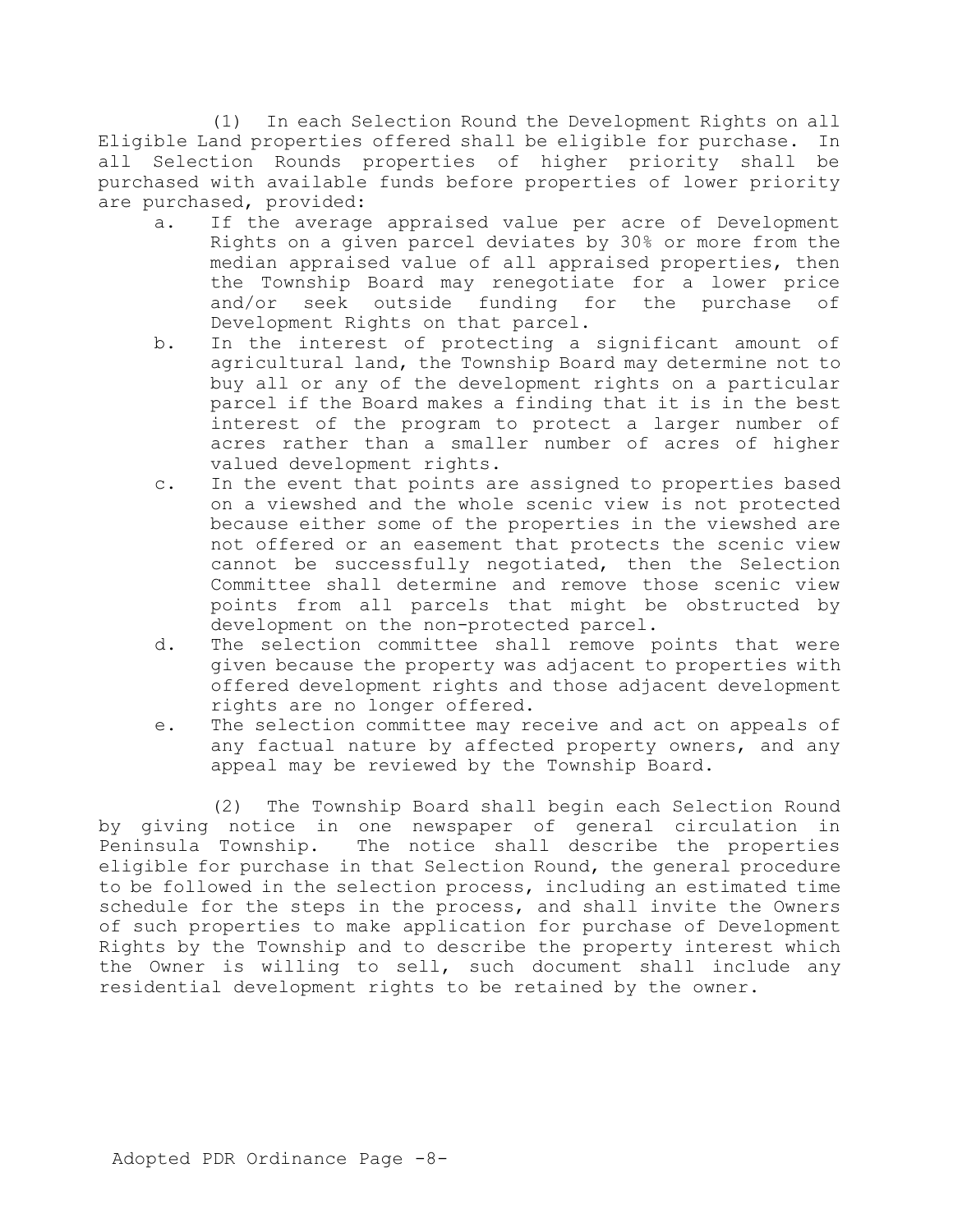(3) Upon closing of the application period, the Selection Committee shall review each application which has been received to determine the eligibility and priority classification of each property interest and to verify ownership by title search. For properties located within a Prime Scenic View as shown on the Map adopted and as may from time to time be amended by the Peninsula Township Planning Commission as part of the Township Comprehensive Plan the Selection Committee shall request the Planning Commission to provide recommended building and/or vegetation restrictions as necessary to protect the scenic view.

(4) For those applications which meet the requirements of SECTION 5. Eligible Lands and Priority of Acquisition above, the Selection Committee shall cause an appraisal of the applicant's property interest to be made. A "before and after" appraisal shall be made to determine the Value of Development Rights. One appraisal shall determine the fair market value of Full Ownership of the land (excluding buildings thereon) and one shall determine the fair market value of the Agricultural Rights plus any specifically retained Residential Development Rights.

(5) Appraisals shall be made by State Certified Appraisers selected by the Selection Committee on a bid basis. The selected appraiser shall not have a property interest, personal interest or financial interest in Eligible Lands. In the event that the low bidder has a conflict of interest associated with a potential easement, the second low bidder will conduct that appraisal. In any event, the same appraiser shall conduct the before and after appraisals.

(6) Appraisals shall be in writing and shall be furnished to the respective owners for review. Errors of fact in any appraisal may be called to the attention of the appraiser by the Township or by Owners of the property appraised but corrections of the appraisal may be made only by the appraiser. If an Owner of property believes it has not been adequately appraised, such Owner may, within the time allowed on the selection schedule have a review appraisal be made at the Owner's expense by a State Certified appraiser. The appraisal shall then be filed with the Selection Committee. The Selection Committee shall use both appraisals to reach an agreement as to the appropriate value of the development rights.

(7) Terms and conditions of sale and information on the effect of the sale may be discussed by the entire Selection Committee with Owners prior to the submission of written applications.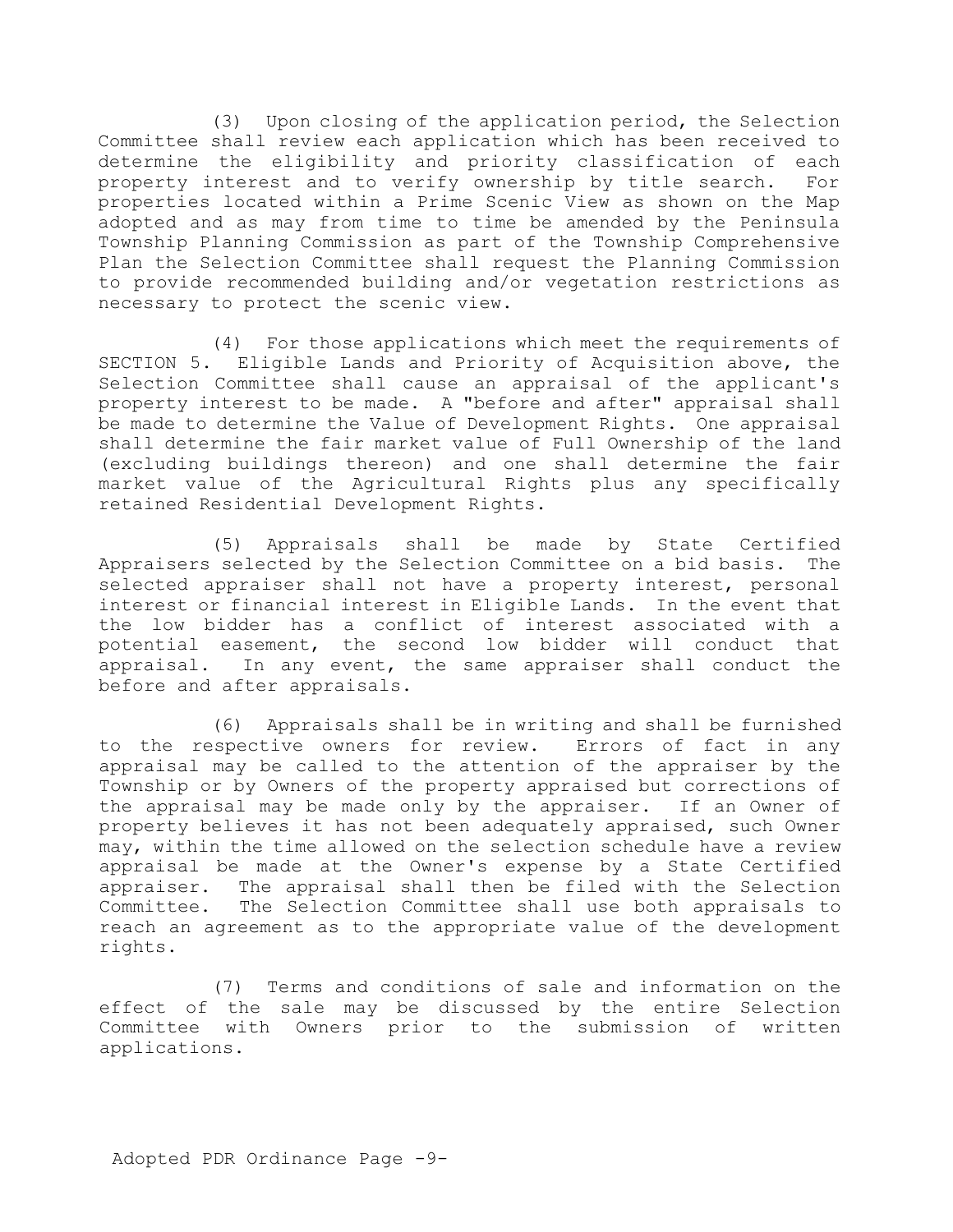(8) Written applications by owners who desire to have their Development Rights purchased by the Township shall be submitted on forms provided by the Township. These written offers shall include any development options desired to be retained by the owners.

(9) Upon receiving the recommendations of the Selection Committee, the Township Board shall take final action on such recommendations.

# SECTION 8A. Duration of Acquired Interests and Relinquishment of Any Interest.

Development Rights acquired pursuant to this Ordinance shall be held in trust by the Township for the benefit of its citizens in perpetuity, subject to the following: If the Township Board shall find that Farmland and Open Space Land described in this Ordinance can no longer reasonably be used for "Agricultural Use" as to any interest in land acquired with Millage proceeds, the Township Board shall submit to the voters of the Township a proposition to approve of the disposition of such interest. Only upon a majority vote approving such proposition can such interest be disposed of by the Township and the proceeds of such disposition shall only be used for the acquisition of interests in "Eligible Lands" as provided in this Ordinance. A "before and after" appraisal shall be made to determine the Value of Development Rights, and the Township shall not sell the Development Rights for an amount less than the appraised value of the Development Rights determined as follows: One appraisal shall determine the fair market value of Full Ownership of the land (excluding buildings thereon) and one shall determine the fair market value of the Agricultural Rights plus any retained development rights. Appraisals of the fair market value of Full Ownership or of a property interest other than Development Rights shall be made by State Certified Appraisers selected by the Selection Committee on a bid basis. The selected appraiser shall not have a property interest, personal interest or financial interest in Eligible Lands. In the event that the low bidder has a conflict of interest associated with a potential easement, the second low bidder will conduct that appraisal. In any event, the same appraiser shall conduct the before and after appraisals.

SECTION 8B. Amendment of Conservation Easement. Because of the public trust that is inherently involved with the Purchase of Development rights and the corresponding intent that all conservation easements endure in perpetuity, amendments of conservation easements are to be discouraged and can only be amended in compliance with strict standards. An application for an amendment of a Conservation Easement and any amendment of the terms and conditions of a Conservation Easement shall proceed in accordance with the following provisions: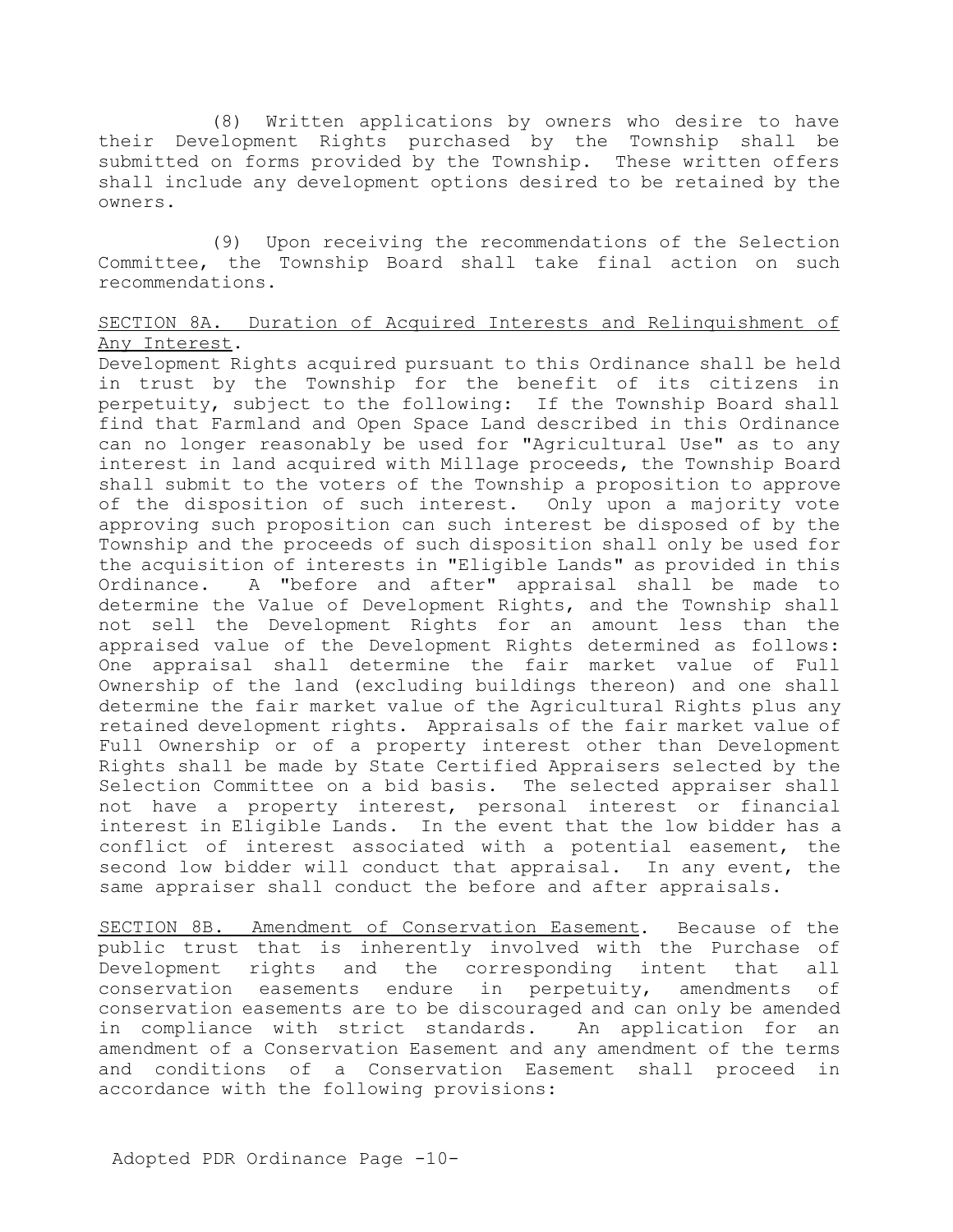- (1) Application. Application for amending a recorded Conservation Easement shall be made to the Township Clerk on a form approved by the Township Clerk, along with a non-refundable fee as determined by the Township Board by resolution.
- (2) Application Costs.
	- a. The Township shall not be responsible for any expenses incident to the request for amendment.
	- b. All costs associated with the requested amendment, including appraisals, attorney fees and publication fees, shall be paid by the applicant.
	- c. Prior to undertaking any direct expenses related to the request, the Township Board shall require a deposit to cover the estimated costs associated with consideration of the request. All unexpended funds shall be returned to the applicant.
- (3) Public Hearing. The Township Board shall hold a public hearing prior to consideration of an amendment to a Conservation Easement. The notice shall meet the same time requirements as a notice for a Planning Commission public hearing for a Zoning Ordinance amendment.
- (4) Notice. All property owners within 1,320 feet of the property shall be given written notice of the application for amendment of an existing Conservation Easement. The notice shall include the existing and proposed conditions. It shall also state where the public hearing will be held and where the application can be viewed. The notice shall also include the legal description and the street address of the parcel to allow the public to locate the property.
- (5) Standards. An amendment to a Conservation Easement shall not be granted by the Township Board if the amendment causes any of the conditions set forth in Section 8B.(5) a. i-vii to occur, unless a finding is made that the standards in both Section 8B.(5) b. and c. have been satisfied:

a.

- i. The amendment increases the number of future dwelling units.
- ii. The amendment increases the probability of parcel fragmentation.
- iii. The amendment results in a scattering of residences more than prior to the amendment.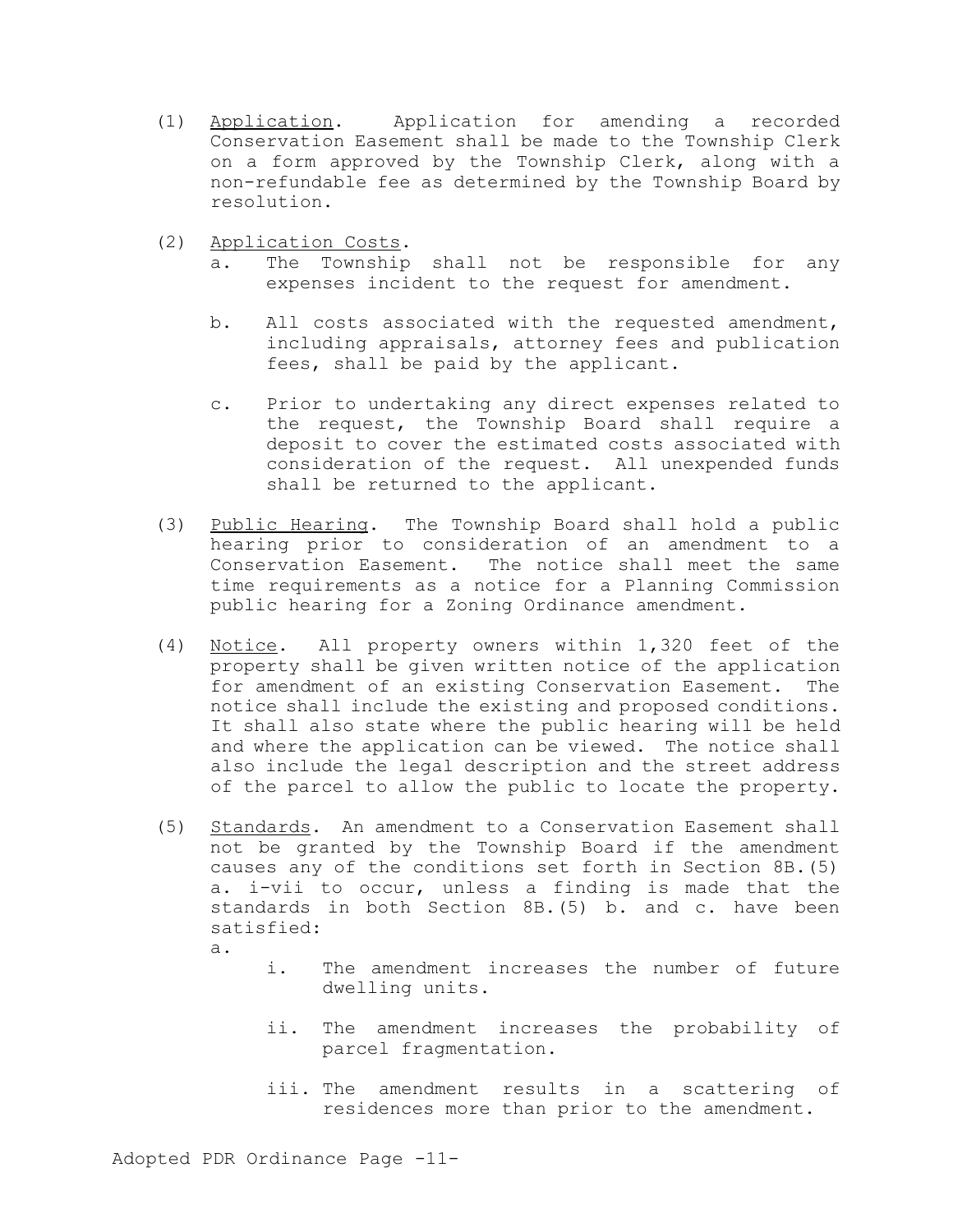- iv. The amendment increases the amount of driveway across prime and unique agricultural land necessary to access dwellings.
- v. The amendment reduces the net amount or quality of productive agricultural land as a result of the amendment.
- vi. The amended building sites interfere with air drainage.
- vii. The amendment results in new buildings located in identified scenic views.
- b. The possible adverse effects on adjacent property, particularly adverse visual effects on adjacent conservation easement parcels, shall be determined to be less than the positive benefits of the proposed amendment.
- c. The amendment enhances the Conservation Easement program as described in the Findings and Declaration of Purpose in the Ordinance. Examples of enhancement include:

a residence or reserved building is moved from the current location to a location further away from land being actively farmed;

a residence or future building site is moved and placed in an area of existing buildings;

a residence or future building site is moved to a location on adjacent property that consolidates residences in a cluster;

an existing building is moved from a prime scenic view and relocated to another site that is out of prime scenic view;

a building or reserved building site is moved from a location that creates an adverse impact on farming operations due to its location or access to a site that has less of an adverse impact;

the amendment will result in a larger block of agricultural land without an existing residence or future building site.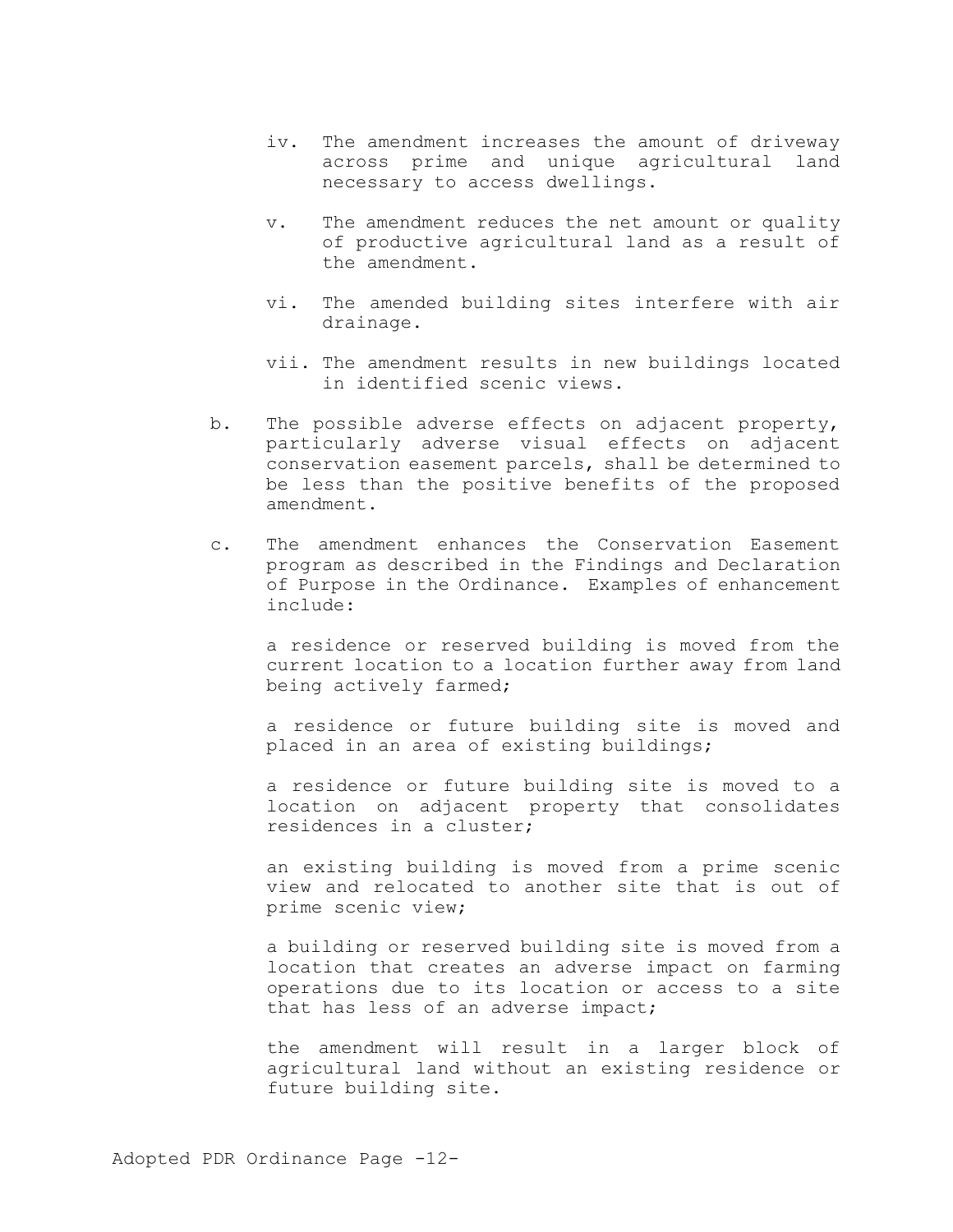The Township Board shall make written findings of fact as to the foregoing conditions and standards.

- (6) Appraisal of Changes in Value: Prior to a final decision on a proposed amendment to a recorded Conservation Easement, the Township shall obtain an appraisal of the property (paid for by the property owner) to determine if the value of the retained development rights is increased as a result of the amendment. If the appraisal indicates that the value of the retained development rights is increased as a result of the proposed amendment, the property owner shall pay to the Township Purchase of Development Rights Fund an amount equal to the amount of the increase in the event the amendment is approved.
- (7) Publication. The Township Board shall publish its decision to amend a Conservation Easement in the same manner as an amendment to the Township Zoning Ordinance.
- (8) Referendum. A decision by the Township Board to amend a Conservation Easement shall be subject to a referendum with the same standards and procedures for a referendum on a Zoning Ordinance amendment. A petition for referendum shall stay any action until the decision has been approved by the voters.
- (9) Recording. All approved amendments that are no longer subject to referendum shall be recorded at the Grand Traverse County Register of Deeds Office along with written findings of fact which explain the reasons for the amendment.

### SECTION 9 Related Costs

The costs of appraisal, engineering, surveying, planning, financial, legal and other services lawfully incurred incident to the acquisition of interests in Eligible Lands by the Township shall be paid from the proceeds of the Millage, however, the Township shall not be responsible for expenses incurred by the Owner incident to this transaction.

### SECTION 10 Supplemental Funds

Supplemental or matching funds from other Governmental Agencies or private sources may become available to pay a portion of the cost of acquiring Development Rights, or some lesser interest in Eligible Lands or to supplement or enlarge such acquisition. The Township Board is hereby authorized to utilize such funds to purchase interests in Eligible Lands or to otherwise supplement the proceeds of the Millage in the manner provided by this Ordinance and in accordance with the applicable laws or terms governing such grant.